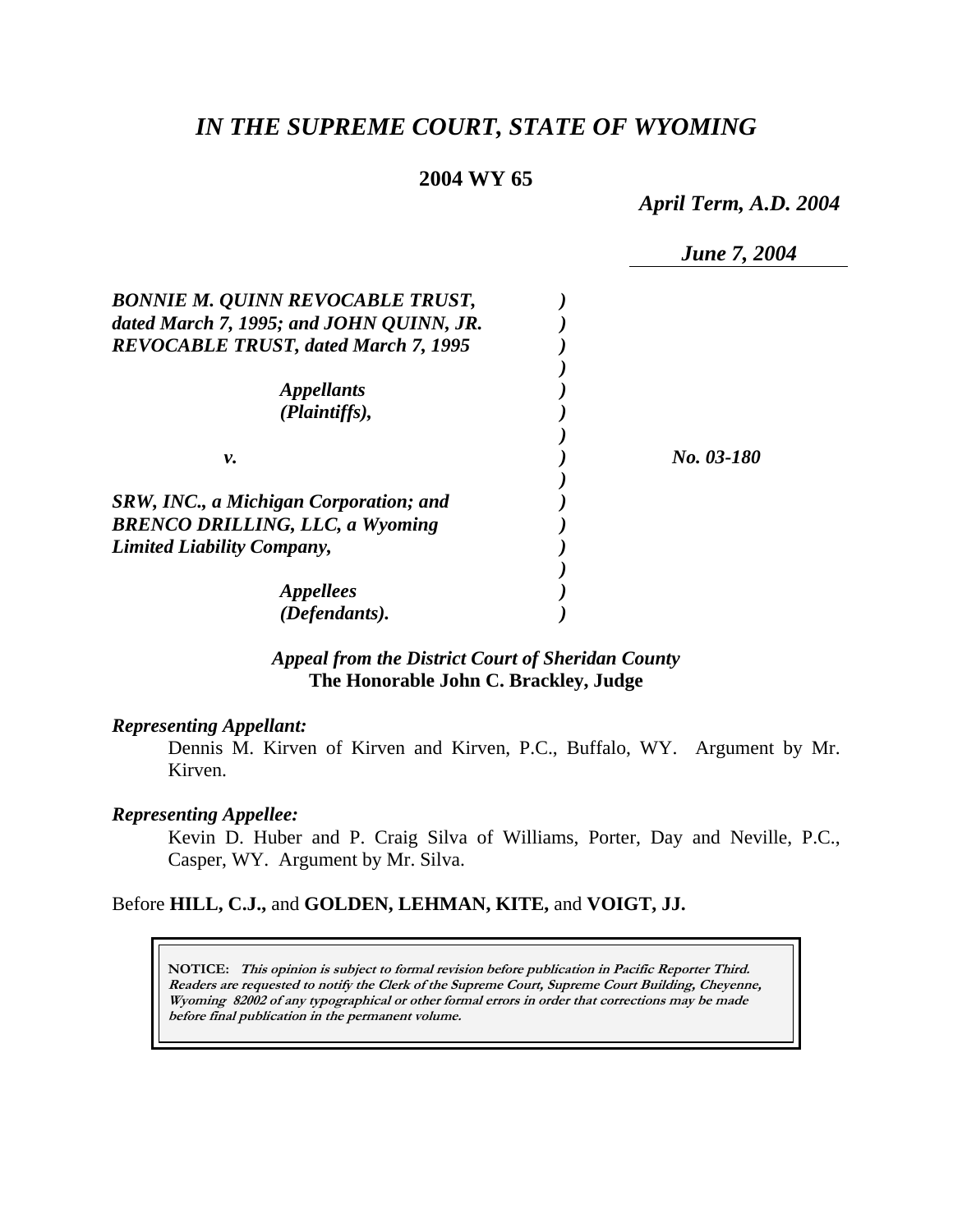#### **LEHMAN, Justice.**

[¶1] The John Quinn, Jr. Revocable Trust, dated March 7, 1995, and Bonnie M. Quinn Revocable Trust, dated March 7, 1995, (Quinn Trusts) appeal the district court order dismissing their complaint pursuant to W.R.C.P 12(b)(6) for failure to state a claim upon which relief can be granted. The Quinn Trusts argue that they are entitled to maintain a declaratory judgment action under the circumstances and that they have presented a justiciable controversy. SRW, Inc. and Brenco Drilling, LLC (SRW and Brenco) maintain that the complaint was properly dismissed because the Quinn Trusts failed to exhaust their administrative remedies. We affirm.

### *ISSUES*

[¶2] The Quinn Trusts phrase the issues as:

A. Are Appellants entitled to maintain a Declaratory Judgment action to determine whether the exploration and production of coalbed methane gas requires a conditional use permit under the zoning resolution of Sheridan County, Wyoming?

B. Is the regulation of coalbed methane gas activities prohibited under W.S. § 18-5-201?

SRW and Brenco present the following issues:

1. Determining whether the exploration and production of coalbed methane gas requires a conditional use permit would bypass appropriate administrative ruling resulting in prejudging of issues when appellants have failed to seek appropriate administrative relief.

2. The Quinn Trust failed to exhaust its administrative remedies, therefore, it cannot seek relief in district court making the issue of justiciability moot, notwithstanding that, the Quinn Trust's complaint fails to present a justiciable controversy.

3. Under Wyoming law and the holding in *River Springs Ltd. Liability Co. v. Board of County Commissioners* the county commissioners cannot zone mining exploration.

# *FACTS*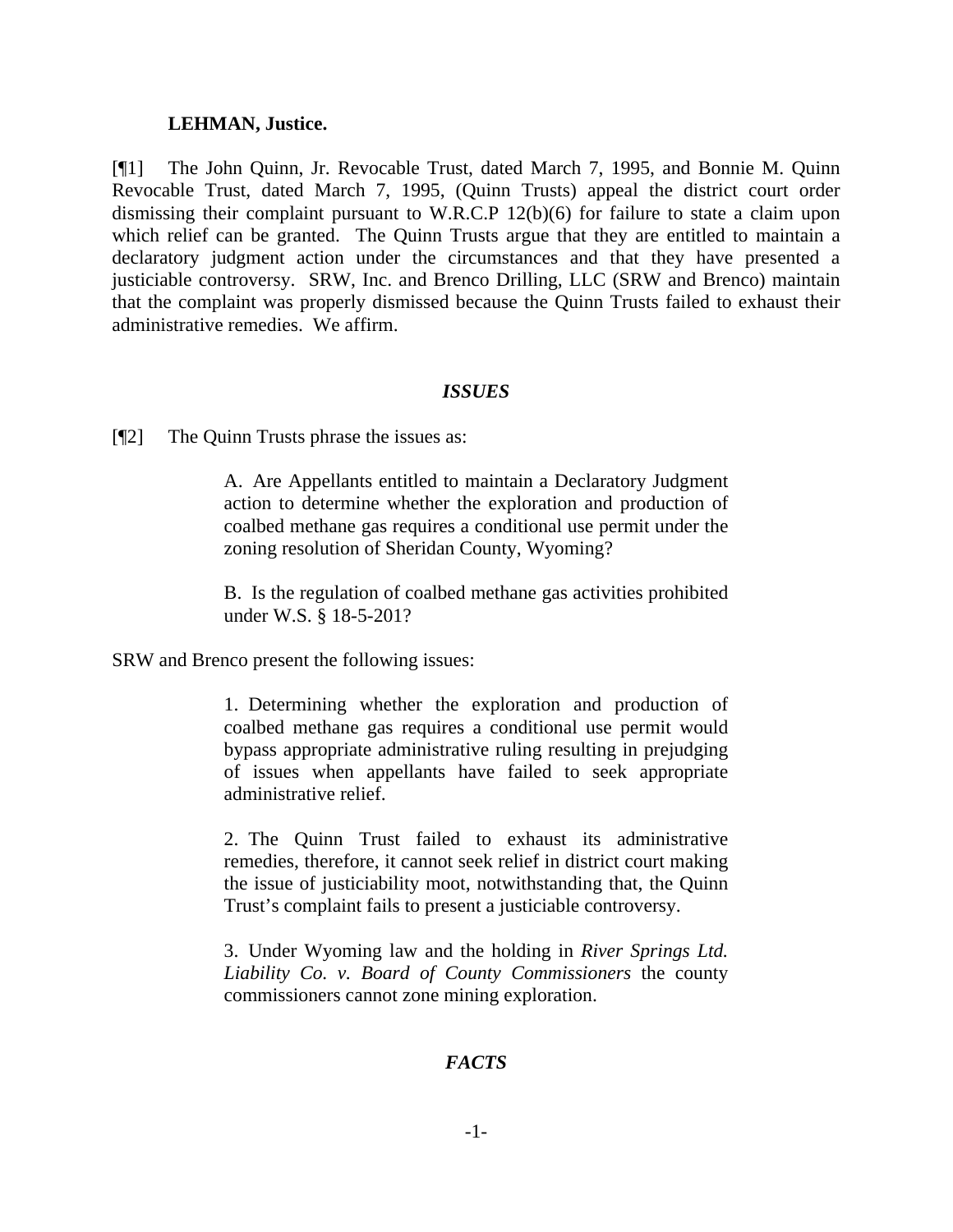[¶3] The Quinn Trusts own real property in Sheridan County as tenants in common. This property is used primarily for agricultural purposes. Indeed, the Quinn property is zoned for agricultural use pursuant to the Sheridan County zoning resolution, which was adopted by the Board of County Commissioners for Sheridan County on May 14, 1985. The Quinn Trusts do not own the rights to the minerals underneath the Quinn property.

[¶4] In April of 2003, SRW and Brenco began the exploration and development of minerals underneath the Quinn property. SRW and Brenco did not seek or obtain a conditional use permit from the board of county commissioners prior to the commencement of their activities. However, their activities were pursuant to permits obtained from the Wyoming Oil and Gas Conservation Commission. SRW and Brenco have constructed roads and drill pads on the Quinn property and are drilling from the surface down to the coal seam to obtain coalbed methane gas.

[¶5] Shortly after SRW and Brenco commenced their work, the Quinn Trusts sent a letter to SRW's attorney demanding that SRW comply with the Sheridan County zoning resolution. Specifically, the Quinn Trusts asserted that section 17 of the zoning regulation provides that "mineral exploration temporary facilities" are not permitted in any of the zoning resolution's classifications; and, as a result, such activities are only allowed if a conditional use permit is applied for and granted.<sup>1</sup> The Quinn Trusts therefore demanded that SRW apply for a conditional use permit before occupying or using the Quinn property for the purpose of mineral extraction. SRW did not reply to this demand because it believed that its use of the land did not require a conditional use permit. The Quinn Trusts additionally sent a letter to the county attorney asking that the zoning resolution be enforced. No action was taken on that letter.

[¶6] On April 25, 2003, the Quinn Trusts filed this action. The Quinn Trusts sought a declaration under the Uniform Declaratory Judgments Act that the zoning resolution required SRW and Brenco to apply for and obtain a conditional use permit for each drill site located on the Quinn property. The Quinn Trusts also requested that the court issue an injunction prohibiting SRW and Brenco from continuing mineral extraction activity on the Quinn Trusts' property without a conditional use permit. The Quinn Trusts additionally asked that the court determine that state or federal law concerning coalbed methane drilling does not preempt the board of county commissioners from regulating mineral exploration in this manner.

[¶7] SRW and Brenco did not file an answer but instead filed a motion to dismiss under W.R.C.P. 12(b)(6). SRW and Brenco alleged that the Quinn Trusts were not entitled to relief

<sup>&</sup>lt;sup>1</sup> Section 24(B) of the zoning resolution provides:

B. Conditional Use Permit (CUP) Required. Any use not shown as permitted in the Zoning District in which the use is being requested, as per Section 17. ZONING USE CHART, shall require a CUP prior to initiation of the use.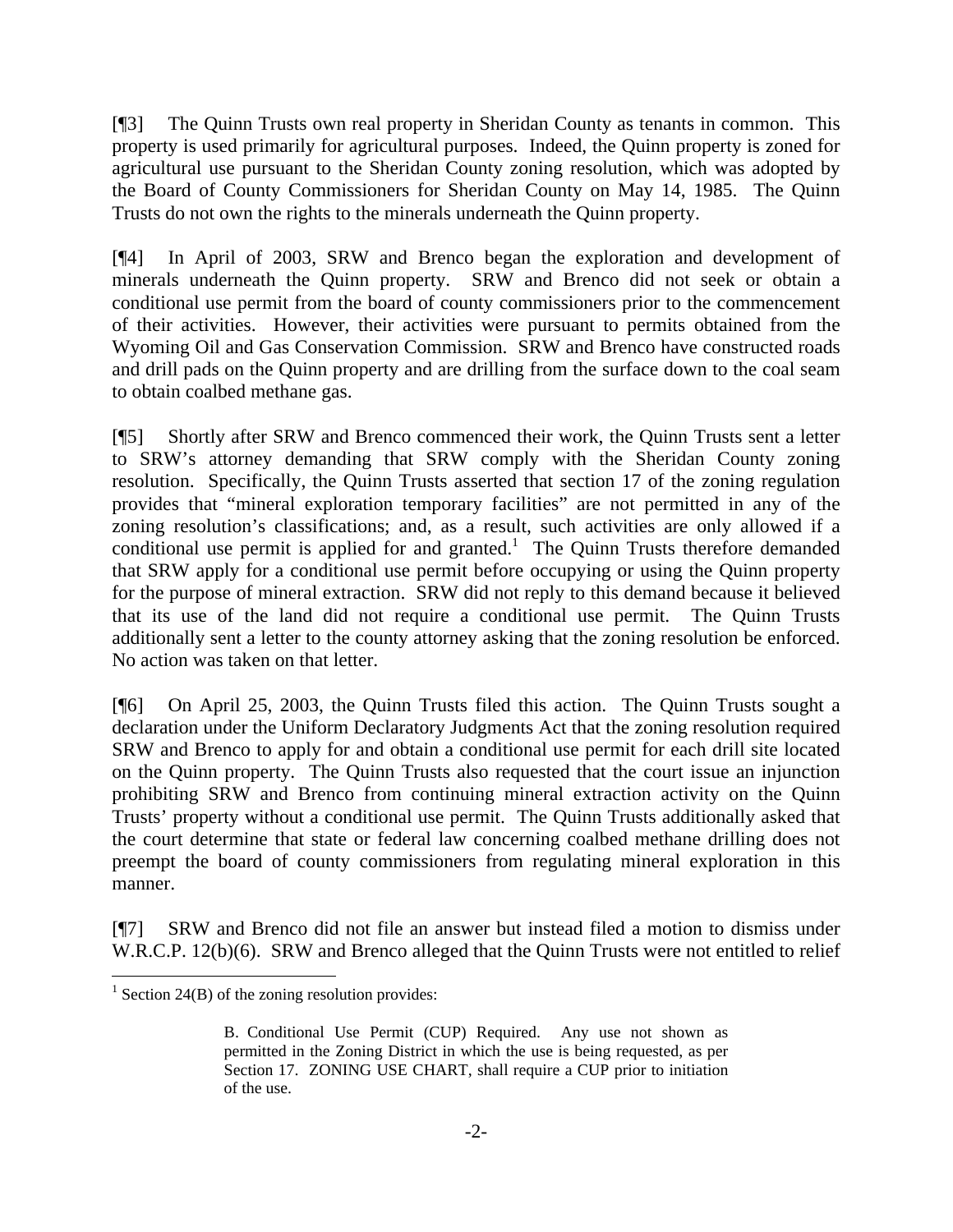under the Uniform Declaratory Judgments Act because, among other things, the zoning regulation did not apply to their drilling activities and the Quinn Trusts failed to exhaust their administrative remedies. They further alleged that under Wyo. Stat. Ann. § 18-5-201 (LexisNexis 2003) their drilling activities are not subject to regulation. The court granted the motion on July 30, 2003, dismissing the Quinn Trusts' complaint for failure to state a claim upon which relief can be granted. The Quinn Trusts appeal.

#### *STANDARD OF REVIEW*

[¶8] Our well-known standard of review for motions to dismiss applies.

 When claims are dismissed under W.R.C.P. 12(b)(6), this court accepts the facts stated in the complaint as true and views them in the light most favorable to the plaintiff. Such a dismissal will be sustained only when it is certain from the face of the complaint that the plaintiff cannot assert any facts that would entitle him to relief. *Story v. State*, 2001 WY 3, ¶19, 15 P.3d 1066, ¶19 (Wyo. 2001). Dismissal is a drastic remedy and is sparingly granted; nevertheless, we will sustain a W.R.C.P. 12(b)(6) dismissal when it is certain from the face of the complaint that the plaintiff cannot assert any set of facts that would entitle that plaintiff to relief. *Robinson v. Pacificorp*, 10 P.3d 1133, 1135-36 (Wyo. 2000).

*Manion v. Chase Manhattan Mortgage Corp*., 2002 WY 49, ¶6, 43 P.3d 576, ¶6 (Wyo. 2002) (quoting *Van Riper v. Oedekoven*, 2001 WY 58, ¶24, 26 P.3d 325, ¶24 (Wyo. 2001)).

#### *DISCUSSION*

[¶9] We begin with the question of whether the Quinn Trusts can maintain their suit in light of their failure to seek administrative relief. The Quinn Trusts argue that the Uniform Declaratory Judgments Act was specifically designed for this type of action and that the act should be liberally construed to serve its purpose.<sup>2</sup> In making this argument they claim that this action could resolve uncertainty created by the zoning resolution. As such, they argue

l

 $2$  Wyo. Stat. Ann § 1-37-103 (LexisNexis 2003) provides:

Any person interested under a deed, will, written contract or other writings constituting a contract, or whose rights, status or other legal relations are affected by the Wyoming constitution or by a statute, municipal ordinance, contract or franchise, may have any question of construction or validity arising under the instrument determined and obtain a declaration of rights, status or other legal relations.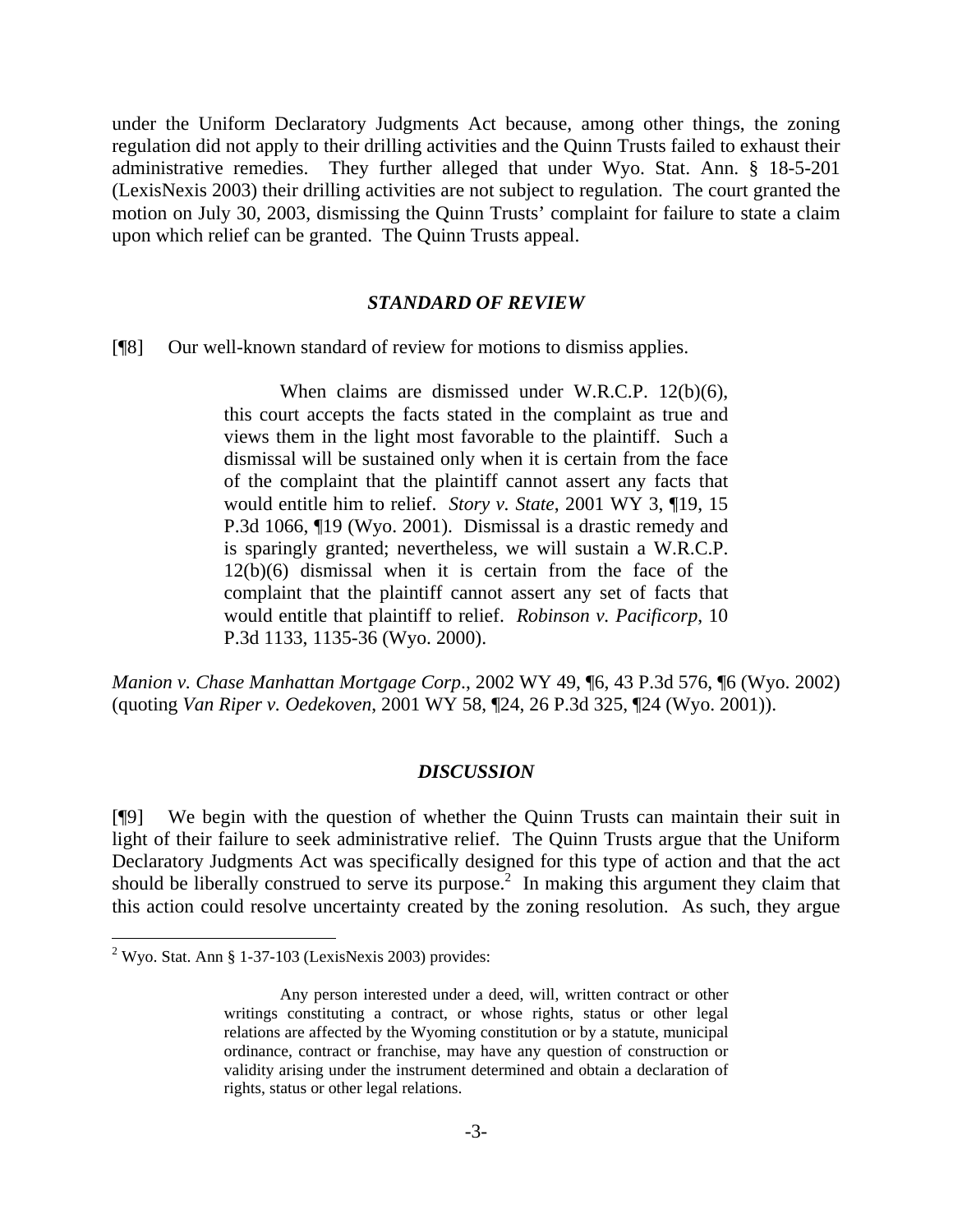that they were not required to pursue administrative remedies in order to maintain their declaratory judgment action. We disagree.

[¶10] The purpose of declaratory judgment actions is, as the Quinn Trusts assert, to settle disputes and terminate controversy concerning the legal rights and duties of the parties without requiring that one party commit a wrong. *Hirschfield v. Board of County Comm'rs*, 944 P.2d 1139, 1142 (Wyo. 1997). Additionally, as the Quinn Trusts assert, Wyoming's declaratory judgments act is remedial and should be liberally construed and administered. *Id*.; *see* Wyo. Stat. Ann. § 1-37-114 (LexisNexis 2003). Nevertheless, there remains the prerequisite that the party seeking declaratory relief present the court with an actual controversy. *Hirschfield*, at 1142. In addition,

> there is a restriction on the availability of a declaratory judgment action with reference to its applicability to administrative matters. Where the action would result in a prejudging of issues that should be decided in the first instance by an administrative body, it should not lie. This is because, if it be otherwise, all decisions by the several agencies could be bypassed, and the district court would be administering the activities of the executive branch of the government. This restriction on the scope of declaratory judgments is akin to the requirement that administrative remedies must be exhausted before judicial relief is available.

*Rocky Mountain Oil and Gas Ass'n v. State*, 645 P.2d 1163, 1168 (Wyo. 1982) (citations omitted).

[¶11] In this case it is apparent that the Quinn Trusts did not seek any type of administrative relief. The only action the Quinn Trusts took prior to filing suit was to write two letters, one to SRW and one to the county attorney. The Quinn Trusts took no action to seek relief with the body that has the duty of administering the zoning resolution, the board of county commissioners. As a result, that body never had an opportunity to address the matter. The Quinn Trusts seem to argue that they should be excused from this requirement because the zoning resolution does not specifically give them a mechanism to get in front of the zoning board, i.e. there is not a specific form for them to use to ask the zoning authority to enforce the zoning resolution.

[¶12] A somewhat similar argument was made and rejected in *State ex rel. Baker v. Strange*, 960 P.2d 1016 (Wyo. 1998). In that case, the Bakers were landowners across the alley from Bob Lewis. Strange, the building inspector, issued Lewis a building permit to construct a building on his lot. After the structure was framed, the Bakers concluded that the structure violated sections of the applicable zoning ordinance. The Bakers then wrote a letter to Strange asking that he enforce the ordinance. Strange did not respond to the request, and the Bakers filed for a writ of mandamus seeking that Strange be required to enforce the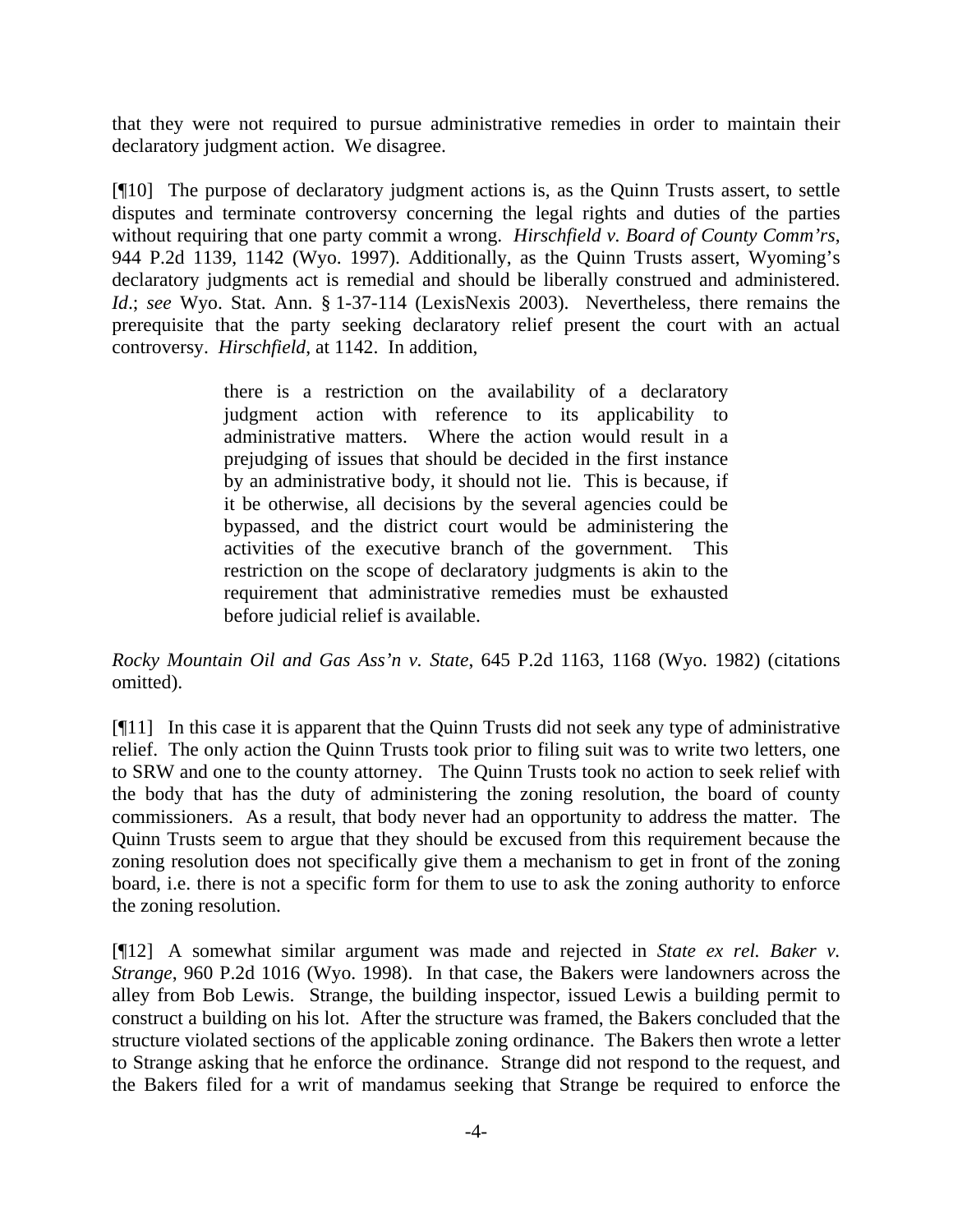zoning ordinance. The district court dismissed the action because the Bakers did not pursue administrative remedies. *Baker*, at 1017. In affirming the district court's order of dismissal we noted, at 1019, "[t]he pertinent feature in this case is that, like the petitioner in *State ex rel. Epp* [*v. Mayor*, 894 P.2d 590 (Wyo. 1995)], the Bakers made no effort to pursue an available administrative remedy."

[¶13] The Quinn Trusts have similarly demonstrated no effort to seek administrative relief. It is clear that the Quinn Trusts never tried to get in front of the zoning administrator and have entirely avoided the administrative process. They did not even do as the Bakers did and write a letter to the zoning authority. Instead, they sought to enforce the zoning resolution on their own through this declaratory judgment action. At this point, it is unknown whether the Quinn Trusts would have been denied relief on the basis that they did not use one of the zoning administrator's forms because the Quinn Trusts made no effort to get in front of the zoning administrator.

[¶14] Furthermore, while there may not have been a specific form for the Quinn Trusts to use, they still could have pursued administrative relief. The Quinn Trusts could have requested that the zoning administrator enforce the resolution and, if he denied their request, proceeded administratively. Specifically, the zoning resolution provides that the zoning administrator has the duty to enforce the zoning resolution.<sup>3</sup> Thus, as provided, the zoning administrator is a lower level adjudicator who reviews whatever is brought before him and makes a final decision. If the zoning administrator rules against a party, then that party becomes an aggrieved person and can appeal to the county planning and zoning commission.<sup>4</sup> Decisions from this commission can be appealed to the board of county

 $\overline{a}$ 

 $3$  The Sheridan county zoning resolution at § 25 provides in relevant part:

A. Zoning Administrator. It shall be the duty of the Zoning Administrator, which shall be appointed by the Board of County Commissioners, to enforce the provisions of this resolution and to refuse to issue any zoning compliance certificate for any building or structure which would violate any of the provisions hereof. The Zoning Administrator is hereby authorized to prosecute or bring any proceedings in a proper court in the name of the County of Sheridan against any person, firm or corporation violating any of the provisions of this resolution, and in case any building or structure is erected, constructed, reconstructed, altered or converted; or any building, structure or land is used in violation of this resolution, said Zoning Administrator is hereby authorized and directed to institute any appropriate action or proceeding to prevent such unlawful erection, construction, alteration, conversion or use; to restrain, correct or abate such violation and to prevent any illegal conduct or use on or about the premises.

<sup>&</sup>lt;sup>4</sup> Section 26 of the zoning resolution regarding appeals and variances provides in relevant part:

Procedure. Appeals concerning interpretation on administration of this resolution may be taken to the County Planning Commission within 60 days by any person aggrieved by a decision of the Zoning Administrator.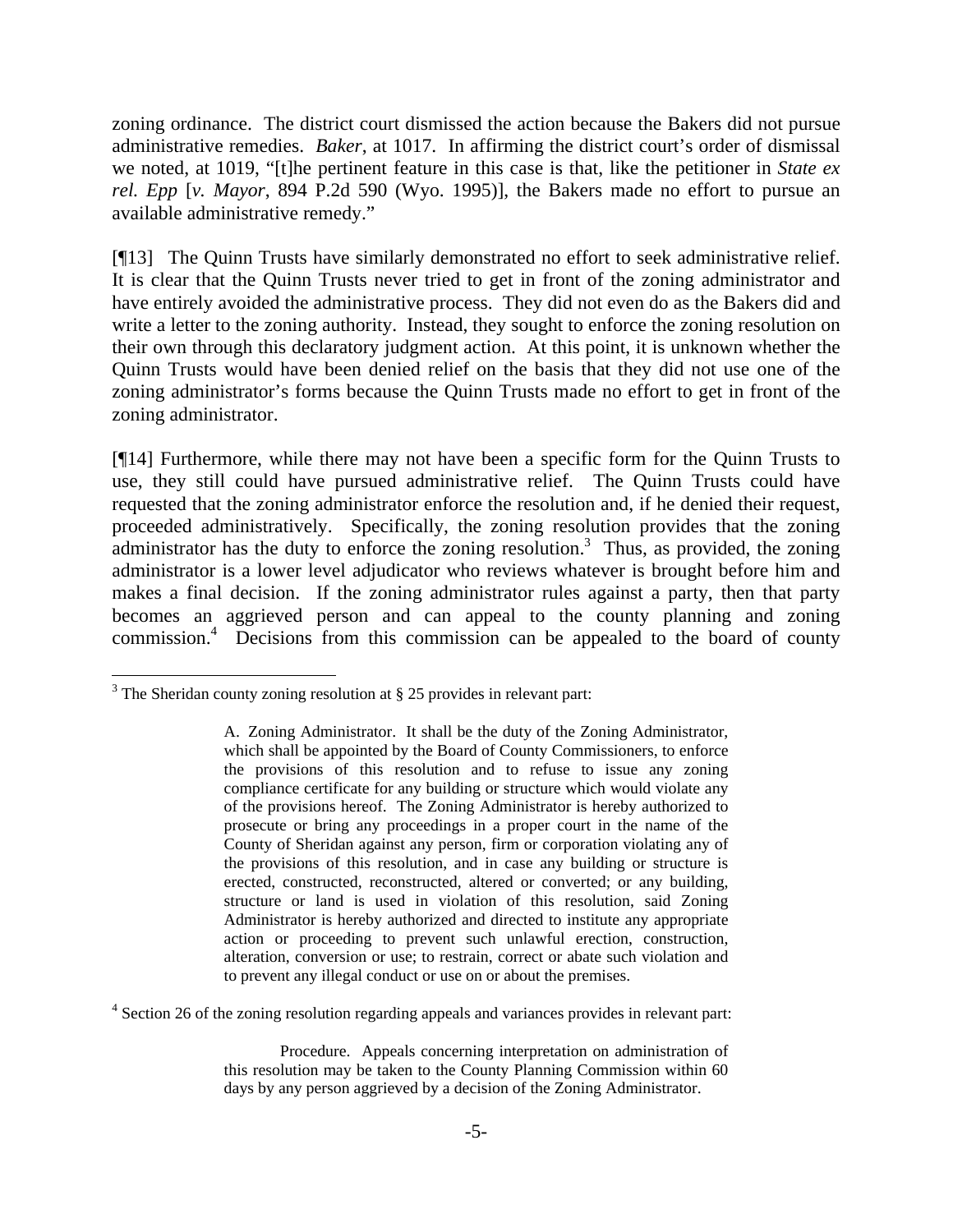commissioners. Following this procedure, if the Quinn Trusts do not agree with the lack of enforcement of the zoning resolution, their remedy is not against SRW and Brenco, but against the board of county commissioners, the administrative body responsible for administering this zoning resolution.

[¶15] In response to the argument that they are precluded by their failure to seek administrative relief, the Quinn Trusts argue that this case presents circumstances similar to *Director of Office of State Lands & Invs. v. Merbanco, Inc.,* 2003 WY 73, 70 P.3d 241 (Wyo. 2003) and thus, under the holding of that case, they were not required to exhaust administrative remedies. In *Merbanco* we considered the question of standing and justiciability regarding a declaratory judgment action that had been filed seeking a declaration that the Wyoming constitution prohibited an exchange of state school lands without public auction. *Id.*, **11**7-24. In finding that the parties had standing to bring the action without exhausting administrative remedies we reasoned:

> The state's argument that we must let the board's process with regard to the Teton Village school section run its course is counter to the entire thrust of the declaratory judgments statute which was designed to enable parties to obtain judicial determinations prior to an injury rather than requiring them to wait until the damage is done. The board itself possesses no power to resolve questions of constitutionality. *Riedel v. Anderson* (*Conflicting Lease Applications for Wyoming Agricultural Lease No. 1-7021*), 972 P.2d 586, 587 (Wyo. 1999). We have rejected the argument that, in the context of administrative agency action, parties must exhaust their administrative remedies before challenging the authority of the agency to act. *Rocky Mountain Oil and Gas Association v. State*, 645 P.2d 1163 (Wyo. 1982). If the relief requested 'concerns the constitutionality or interpretation of a statute upon which the administrative action is, or is to be, based, the [declaratory judgment] action should be entertained.' *Id.* at 1168.

*Merbanco*, ¶11.

 $\overline{a}$ 

[¶16] The Quinn Trusts latch onto our statement that, "we have rejected the argument that, in the context of administrative agency action, parties must exhaust their administrative

Decisions of the Zoning Administrator and the County Planning Commission can be appealed to the Board of County Commissioners for confirmation, amendment, or reversal upon written request given within sixty (60) days by any person aggrieved by the decision.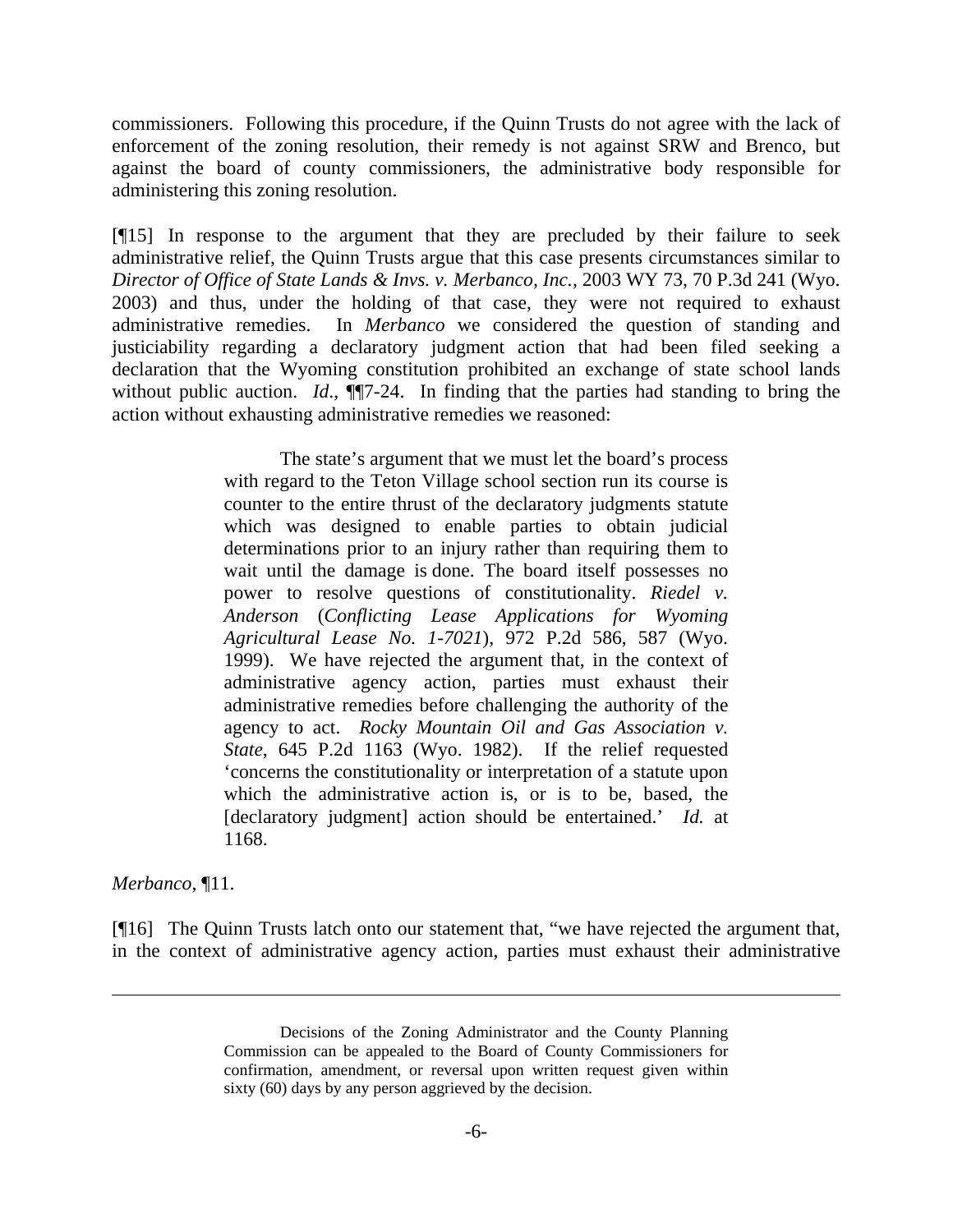remedies before challenging the authority of the agency to act. *Rocky Mountain Oil and Gas Association v. State*, 645 P.2d 1163 (Wyo. 1982)." *Merbanco*, ¶11. However, as can be seen when considering the full quote above, rather than just that sentence in isolation, relief from the exhaustion requirement is granted if the action "concerns the constitutionality or interpretation of a statute upon which the administrative action is, or is to be, based." *Merbanco*,  $\P$ 11. It is clear that, placed in its context, this passage simply reiterates our longrecognized rule that "[a]n action for declaratory judgment cannot be a substitute for an appeal from administrative decisions but is available even though there is a statutory method of appeal *if* it concerns the validity and construction of agency regulations, or *if* it concerns the constitutionality or interpretation of a statute upon which the administrative action is, or is to be based." *Hirschfield*, 944 P.2d at 1142 (emphasis added); *see also Ten Broek v. County of Washakie,* 2003 WY 164, ¶8, 82 P.3d 269 ¶8 (Wyo. 2003); *Snake River Brewing Co., Inc. v. Town of Jackson*, 2002 WY 11, ¶6, 39 P.3d 397, ¶6 (Wyo. 2002) ("The Act is an appropriate vehicle, not for prejudging issues that should be decided by an administrative agency, but for interpreting the statute or ordinance upon which the administrative action is based."). In fact, a review of *Rocky Mountain Oil and Gas Ass'n*, shows that the full explanation of the rule referred to in *Merbanco* reads:

> Accordingly, where the relief desired is in the nature of a substitution of judicial decision for that of the agency on issues pertaining to the administration of the subject matter for which the agency was created, the action should not be entertained. If, however, such desired relief concerns the validity and construction of agency regulations, or if it concerns the constitutionality or interpretation of a statute upon which the administrative action is, or is to be, based, the action should be entertained.

## *Rocky Mountain Oil and Gas Ass'n*, at 1168.

[¶17] In *Merbanco* the parties were seeking a determination regarding the constitutionality of an agency action, and we thus found the action could be entertained. *Merbanco*, ¶11. It is also worth noting that the action in both *Rocky Mountain Oil and Gas Ass'n* and *Merbanco* was brought directly against the agency, providing the agency the opportunity to consider and defend its position. Similar circumstances are not presented by this case. The declaration that the Quinn Trusts primarily seek is "whether the exploration and production of coalbed methane gas requires a conditional use permit under the zoning resolution." It is evident from the Quinn Trusts' arguments that this declaration requires neither the construction of the validity of the ordinance, a statutory interpretation, or a constitutional resolution. Instead, the Quinn Trusts are simply asking the court to decide whether a conditional use permit is required in this situation. This is precisely the type of question that should first be entertained by the agency.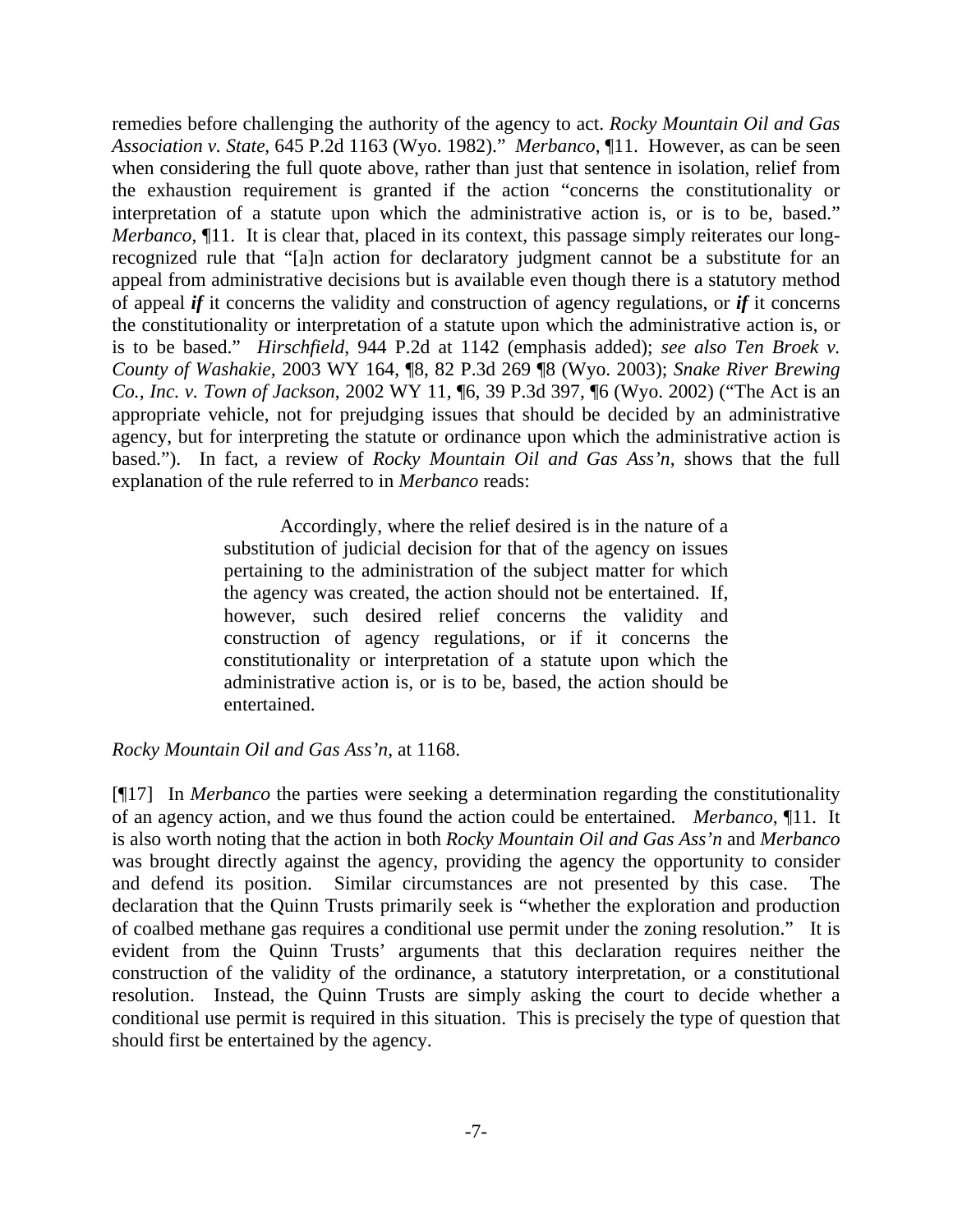[¶18] In addition, the Quinn Trusts have tried to create some statutory construction issues claiming that the resolution presents uncertainty. The uncertainty that the Quinn Trusts set forth relates to the definition of the word "landowner" and the definition of the word "facility." The board of county commissioners and its lower level adjudicators have the expertise and are best situated to supply those definitions within the meaning of the zoning resolution. As it sits now, we have no idea how the agency interprets these words. It is possible that the agency considers a road a "facility" and would require a conditional use permit in these circumstances, and it is just as possible that they do not consider a road a "facility" and would not require a conditional use permit. As such, a court determination of whether a conditional use permit is required in these circumstances would bypass an appropriate administrative ruling resulting in the prejudging of issues that should be decided in the first instance by an administrative body. *See Rocky Mountain Oil and Gas Ass'n*, at 1168. If we are to review the matter at all, it should be after those issues are fully heard, briefed, presented, and decided at the administrative level.

[¶19] We, therefore, hold that the district court properly granted the motion to dismiss. This holding is consistent with our long-standing reasoning behind requiring the exhaustion of administrative remedies.

> The reasons for applying the exhaustion doctrine have been well noted:

> > A primary purpose is, of course, the avoidance of premature interruption of the administrative process. The agency, like a trial court, is created for the purpose of applying a statute in the first instance. Accordingly, it is normally desirable to let the agency develop the necessary factual background upon which decisions should be based. And since agency decisions are frequently of a discretionary nature or frequently require expertise, the agency should be given the first chance to exercise that discretion or to apply that expertise. And of course it is generally more efficient for the administrative process to go forward without interruption than it is to permit the parties to seek aid from the courts at various intermediate stages. The very same reasons lie behind judicial rules sharply limiting interlocutory appeals.

*Rissler & McMurry Co. v. State*, 917 P.2d 1157, 1160-61 (Wyo. 1996) (quoting *Glover v. State*, 860 P.2d 1169, 1172 (Wyo. 1993)).

[¶20] Lastly, the parties present argument considering whether the zoning resolution imposes a reasonable regulation on the mining activities and whether it violates Wyo. Stat.